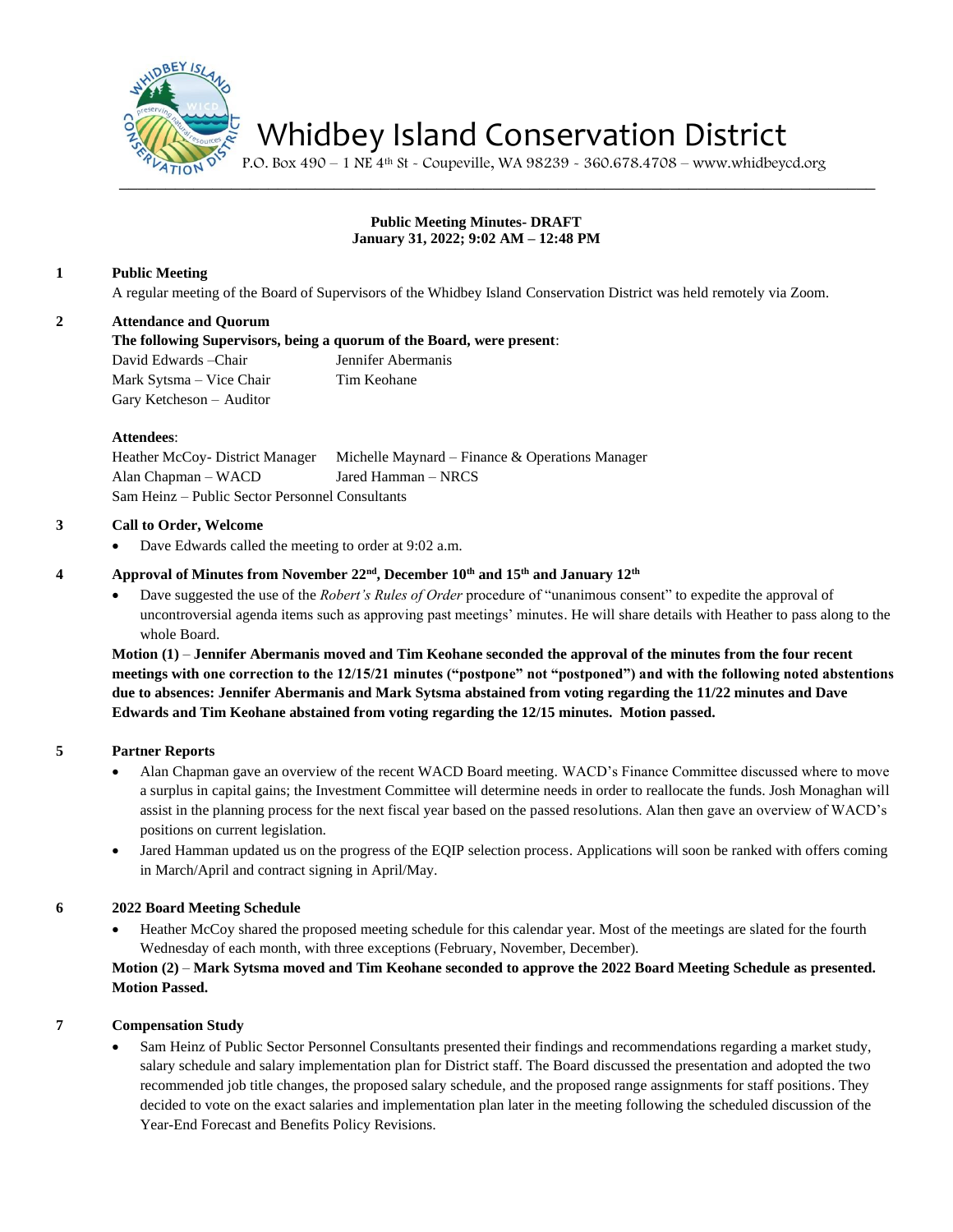**Motion (3)** – **Tim Keohane moved and Gary Ketcheson seconded to approve the Job Classification Scheme as presented. Motion Passed.**

**Motion (4)** – **Tim Keohane moved and Jennifer Abermanis seconded to approve the proposed WICD Salary Schedule as presented. Motion Passed.**

**Motion (5)** – **Mark Sytsma moved and Tim Keohane seconded to approve the implementation of the market-sensitive range assignments proposed for each WICD position as presented. Motion Passed.**

#### **8 Financial Report and Other Business**

• Financial Report – Michelle Maynard reviewed the December 2021 Financial Report.

**Motion (6)** – **Gary Ketcheson moved and Tim Keohane seconded to approve the December monthly financial reports as presented. Motion Passed.**

- Year-End Forecast Michelle and Heather presented the revised budget for the Year-End Forecast.
- Benefit Package & Policy Revisions Heather presented proposed policy revisions to WICD's benefits package, outlining key changes from the current policy. Board discussion included how the different salary plan implementation options and changed benefits would impact this fiscal year and beyond. It was decided that the new salary schedule should be implemented by bringing all under-market value positions to the first quartile of their new ranges, plus 1.5% for each year of service.

**Motion (7)** – **Mark Sytsma moved and Jennifer Abermanis seconded to approve the year-end forecast as presented. Motion Passed.**

**Motion (8)** – **Mark Sytsma moved and Jennifer Abermanis seconded to approve the benefits package changes as presented. Heather has been directed to request that an attorney review the new policy language. Motion Passed. Motion (9)** –**Tim Keohane moved and Gary Ketcheson seconded to approve the salary implementation plan as discussed.** 

**Motion Passed.**

#### **9 Outreach**

- Plant sale update Michelle reported that all is on schedule and revenue expectations exceed last year's actuals.
- Resolution in support of NACD Urban Agriculture Conservation Grant **–** Heather outlined the proposed project and how it aligns with other current projects.

**Motion (10)** – **Gary Ketcheson moved and Jennifer Abermanis seconded approval of the grant proposal and resolution to be submitted with it. Motion passed.**

#### **11 Meeting Adjourned 12:48 PM**

#### **12 Other, Upcoming Dates and Review of Motions**

| January 28     | Ecology Whidbey Day for Leadership Whidbey (via Zoom)         |
|----------------|---------------------------------------------------------------|
| January 31     | WICD Board Meeting (rescheduled)                              |
| February 21    | Presidents' Day Holiday – WICD Office Closed                  |
| February 22-26 | <b>Plant Sale Volunteer Days</b>                              |
| February 26    | Plant Sale Pick-up Day                                        |
| March 3        | Bareroot Planting Tips (Webinar)                              |
| March 4-6      | Whidbey Gardening Workshop (Kelsi - Firewise Landscaping 3/6) |

#### **Review of Motions:**

**Motion (1)** – **Jennifer Abermanis moved and Tim Keohane seconded the approval of the minutes from the four recent meetings with one correction to the 12/15/21 minutes ("postpone" not "postponed") and with the following noted abstentions due to absences: Jennifer Abermanis and Mark Sytsma abstained from voting regarding the 11/22 minutes and Dave Edwards and Tim Keohane abstained from voting regarding the 12/15 minutes. Motion passed.**

**Motion (2)** – **Mark Sytsma moved and Time Keohane seconded to approve the 2022 Board Meeting Schedule as presented. Motion Passed.**

**Motion (3)** – **Tim Keohane moved and Gary Ketcheson seconded to approve the Job Classification Scheme as presented. Motion Passed.**

**Motion (4)** – **Tim Keohane moved and Jennifer Abermanis seconded to approve the proposed WICD Salary Schedule as presented. Motion Passed.**